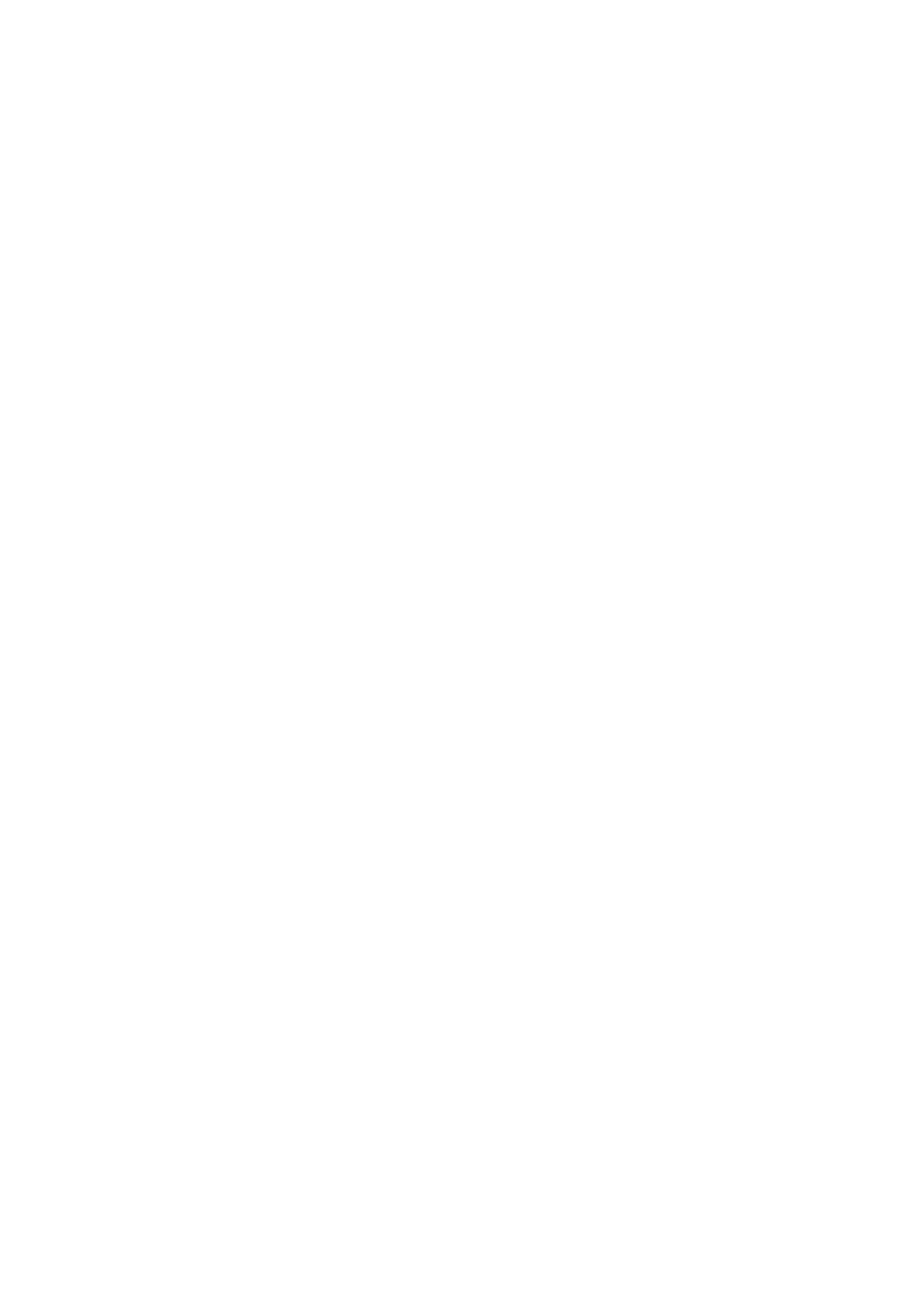15. You must not deposit any waste or rubbish other than in local authority approved containers on any part of the Hark (including any individual pitch).

## Vehicle Parking

16.a. Other than for delivering goods and services, you must not 7ark or allow parking of commercial vehicles of any sort on the 7ark, including:

• Light commercial or light goods vehicles as described in the vehicle taxation legislation and

• Vehicles intended for domestic use but derived from or adapted from such a commercial vehicle

This rule does not apply to the HY<sub>JC</sub> owner, the owner's family or any employee of the owner.

b. All vehicles must be driven carefully on the 7ark, not exceeding the displayed speed limit. Parking is not permitted on roads or grass verges.

c. Vehicles must keep to authorised parking spaces; we have provided one car parking space per 7ark home. Occupiers with more than one vehicle and visitors will be obliged to 7ark their vehicles off the 7ark unless there is parking available on site in the visitors parking or there is room to 7ark on the pitch and is parked so as to comply with the park's site licence conditions and fire safety requirements.

d. All vehicles must be taxed and insured as required by law and be in running order with a valid MOT. Drivers must hold a current driving licence and validated vehicle insurance.

e. Disused/unroadworthy vehicles must be removed from the Hark and we reserve the right to remove any vehicle which is apparently abandoned.

f.You must not carry out the following works or repairs on the 7ark or on an individual pitch:

• major vehicles repairs involving dismantling of part(s) of the engine;

• works which involve the removal of oil or other fuels.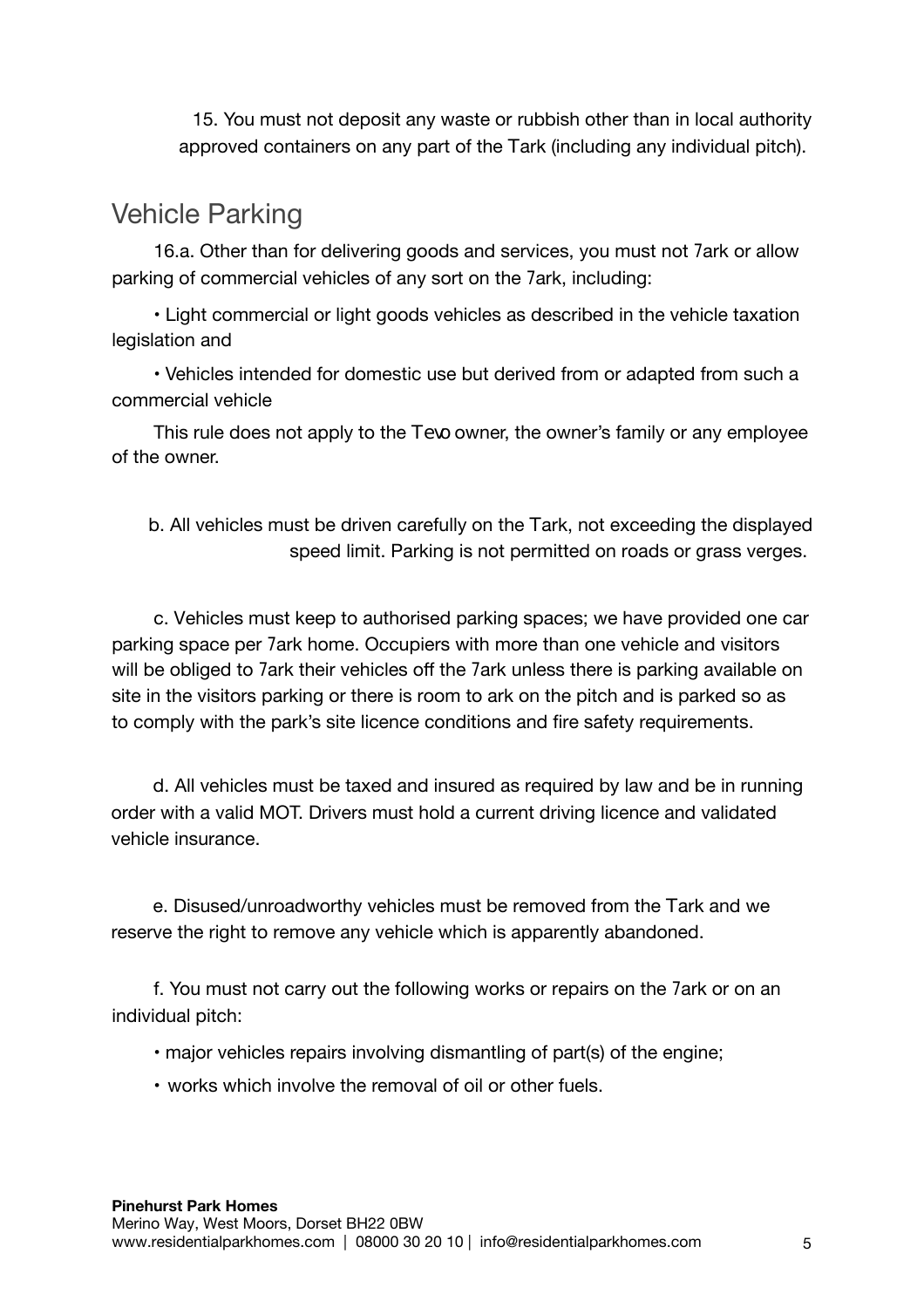g. You must not park or allowing the parking of Camper Vans and touring caravans / tow-a-van / trailers or boats on the Park unless you are loading or unloading a Camper Van or touring caravan and the Camper Van and touring caravan is subsequently removed from the Park.

## **Weapons**

17. You must not use or display guns, firearms and offensive weapons or other objects likely to give offence on the Park. You must hold the appropriate licence and ensure that they securely stored in accordance with that licence.

## **Water**

18. The use of hose pipes is permitted unless the Water Authority decide to impose a ban on their usage. You must not permit any matter which is likely to cause blockage or damage to pass into water closets, gullies or drains.

19. You must protect all external water pipes from potential frost damage.

## **Other**

20. It is recommended that all Park homes be equipped with a fire extinguisher/ blanket which conforms to the requirements of fire safety legislation and advice. Sparks or objectionable smoke should not come from the chimney flue and cowl.

21. You must not use the fire points provided for other than the emergency use intended.

22. It's recommended you ensure all electrical, solid fuel, oil and gas installations comply at all times with the relevant safety standards.

23. External fires, including incinerators are not allowed.

24. You must not interfere with the boundary hedges to the Park which are maintained by us!